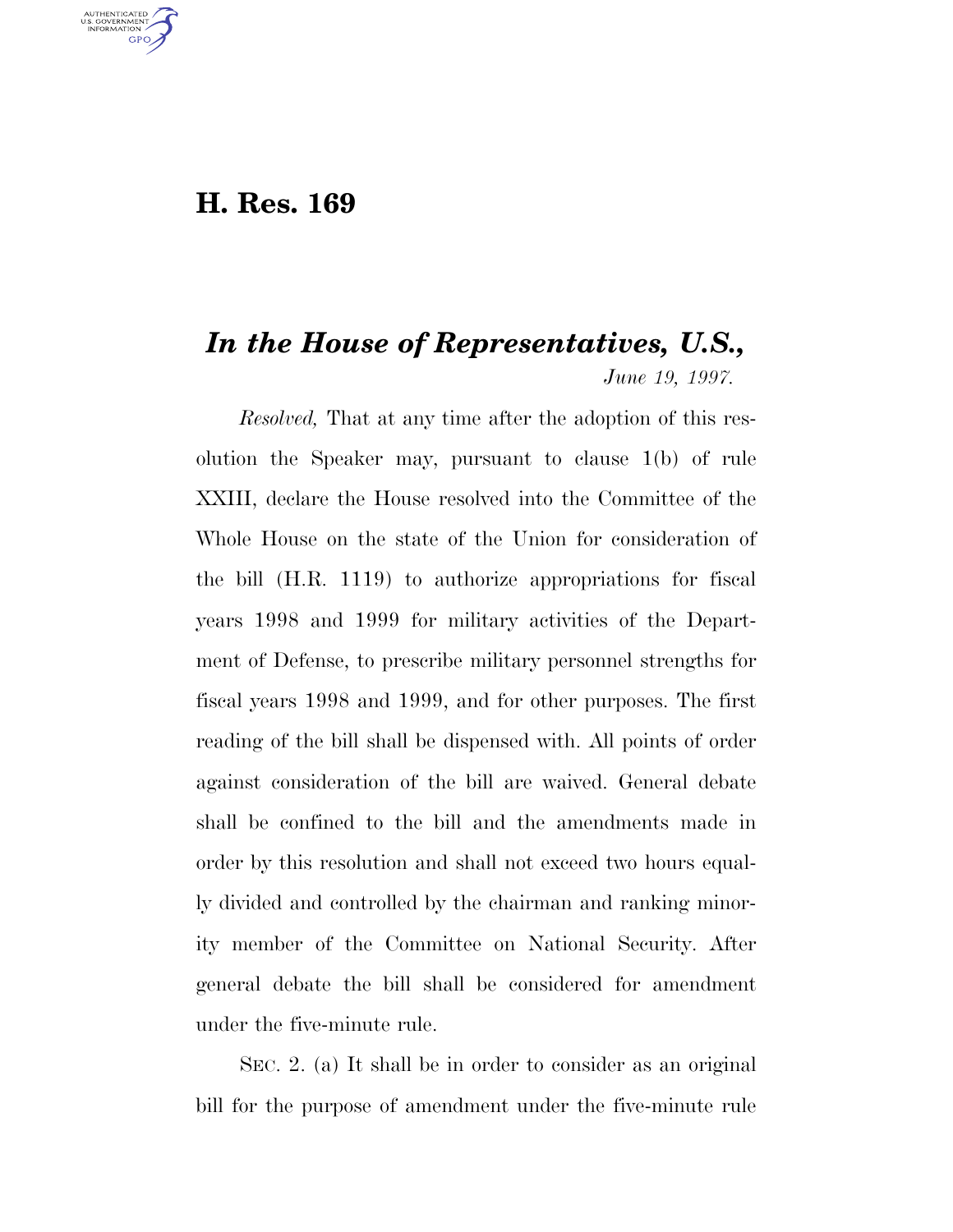the amendment in the nature of a substitute recommended by the Committee on National Security now printed in the bill. The committee amendment in the nature of a substitute shall be considered as read. All points of order against the committee amendment in the nature of a substitute are waived.

(b) No amendment to the committee amendment in the nature of a substitute shall be in order except the amendments printed in the report of the Committee on Rules accompanying this resolution and amendments en bloc described in section 3 of this resolution.

(c) Except as specified in section 5 of this resolution, each amendment printed in the report of the Committee on Rules shall be considered only in the order printed in the report, may be offered only by a Member designated in the report, shall be considered as read, and shall not be subject to a demand for division of the question in the House or in the Committee of the Whole. Unless otherwise specified in the report, each amendment printed in the report shall be debatable for ten minutes equally divided and controlled by the proponent and an opponent and shall not be subject to amendment (except that the chairman and ranking minority member of the Committee on National Security each may offer one pro forma amendment for the purpose of further debate on any pending amendment).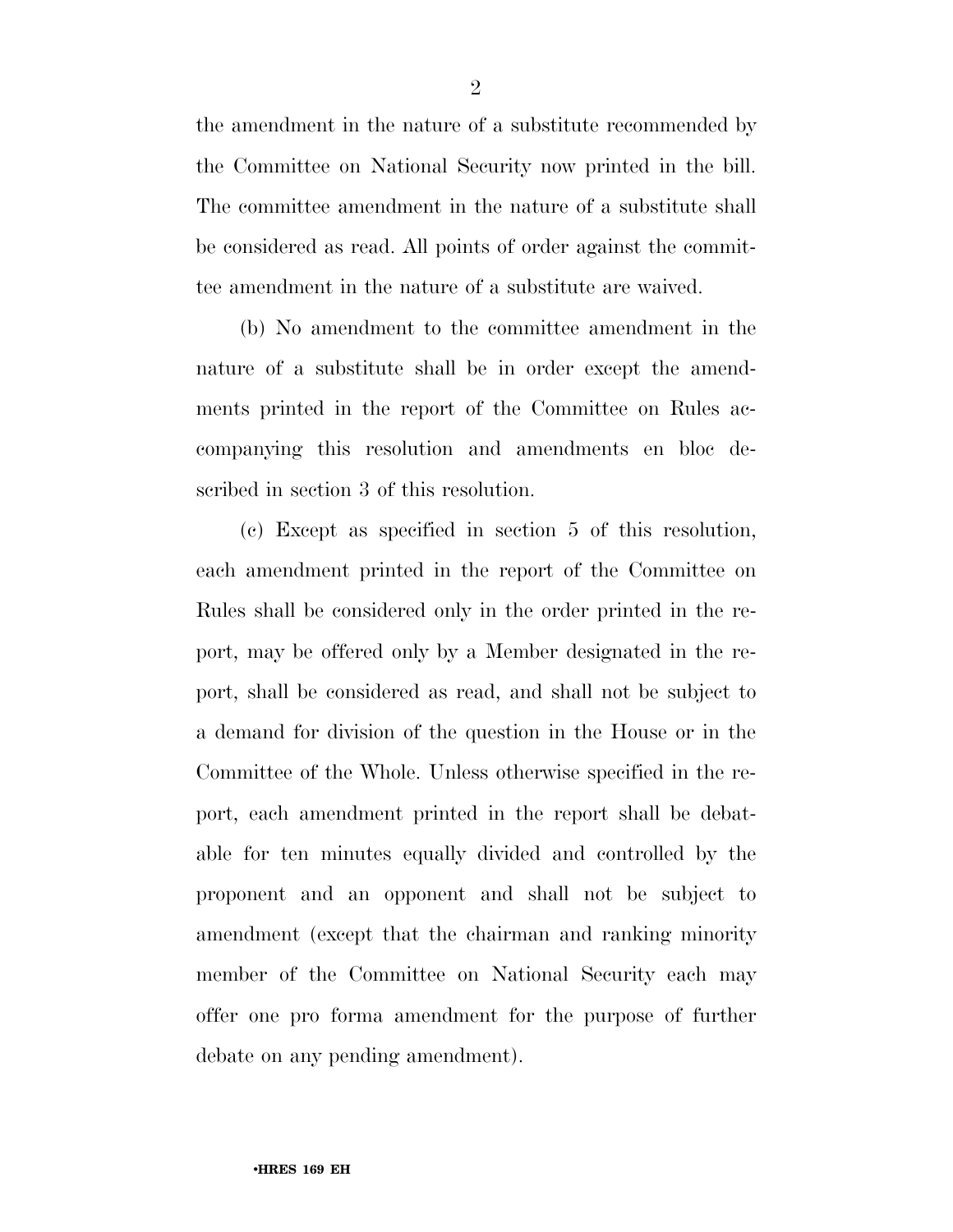(d) All points of order against amendments printed in the report of the Committee on Rules and amendments en bloc described in section 3 of this resolution are waived.

(e) Consideration of the first two amendments in part 1 of the report of the Committee on Rules shall begin with an additional period of general debate, which shall be confined to the subject of United States forces in Bosnia and shall not exceed one hour equally divided and controlled by the chairman and ranking minority member of the Committee on National Security.

SEC. 3. It shall be in order at any time for the chairman of the Committee on National Security or his designee to offer amendments en bloc consisting of amendments printed in part 2 of the report of the Committee on Rules not earlier disposed of or germane modifications of any such amendment. Amendments en bloc offered pursuant to this section shall be considered as read (except that modifications shall be reported), shall be debatable for twenty minutes equally divided and controlled by the chairman and ranking minority member of the Committee on National Security or their designees, shall not be subject to amendment, and shall not be subject to a demand for division of the question in the House or in the Committee of the Whole. For the purpose of inclusion in such amendments en bloc, an amendment printed in the form of a motion to strike may be modified to the form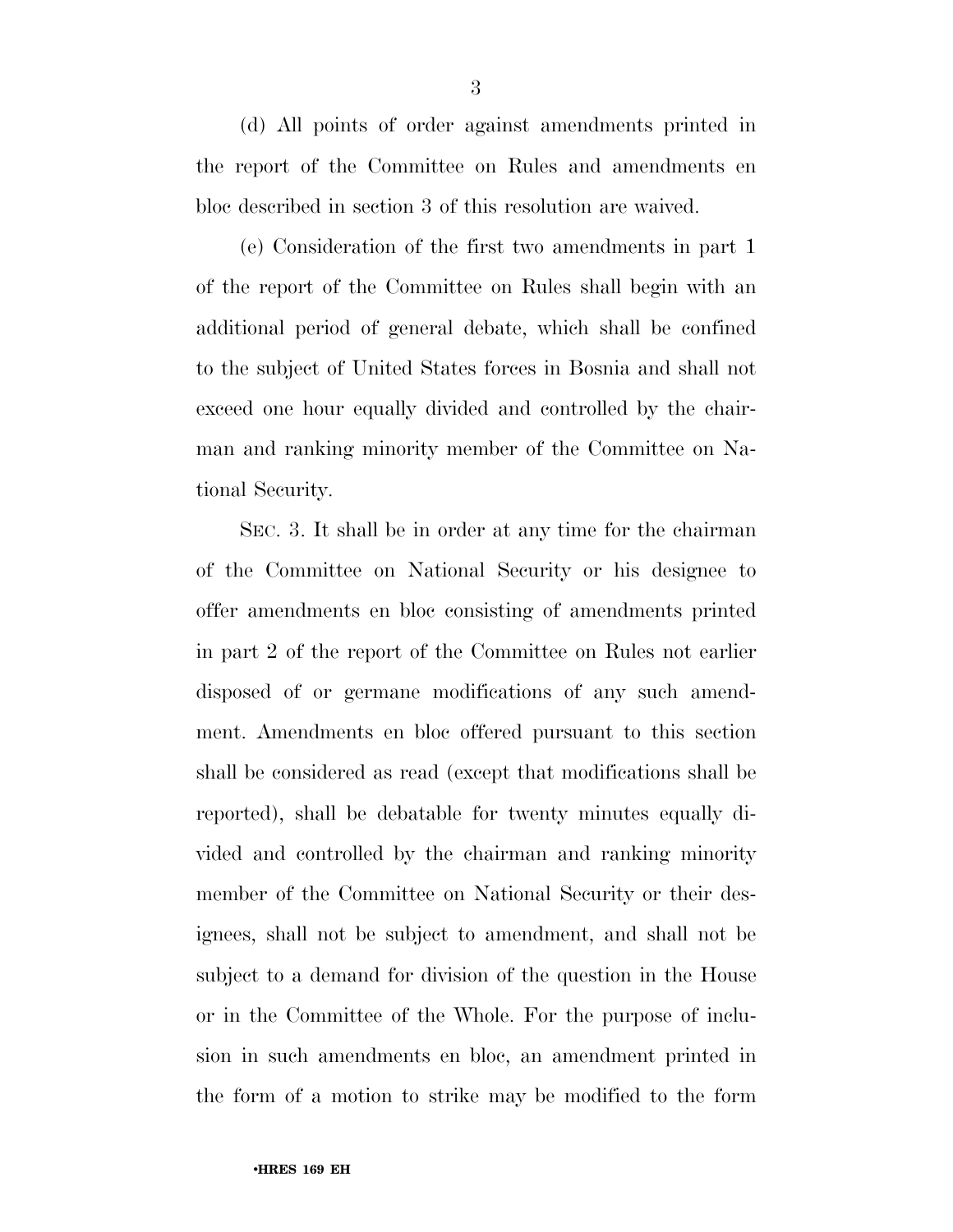of a germane perfecting amendment to the text originally proposed to be stricken. The original proponent of an amendment included in such amendments en bloc may insert a statement in the Congressional Record immediately before the disposition of the amendment en bloc.

SEC. 4. The Chairman of the Committee of the Whole may: (1) postpone until a time during further consideration in the Committee of the Whole a request for a recorded vote on any amendment; and (2) reduce to five minutes the minimum time for electronic voting on any postponed question that follows another electronic vote without intervening business, provided that the minimum time for electronic voting on the first in any series of questions shall be fifteen minutes.

SEC. 5. The Chairman of the Committee of the Whole may recognize for consideration of any amendment printed in the report of the Committee on Rules out of the order printed, but not sooner than one hour after the chairman of the Committee on National Security or a designee announces from the floor a request to that effect.

SEC. 6. At the conclusion of consideration of the bill for amendment the Committee shall rise and report the bill to the House with such amendments as may have been adopted. Any Member may demand a separate vote in the House on any amendment adopted in the Committee of the Whole to the bill or to the committee amendment in the nature of a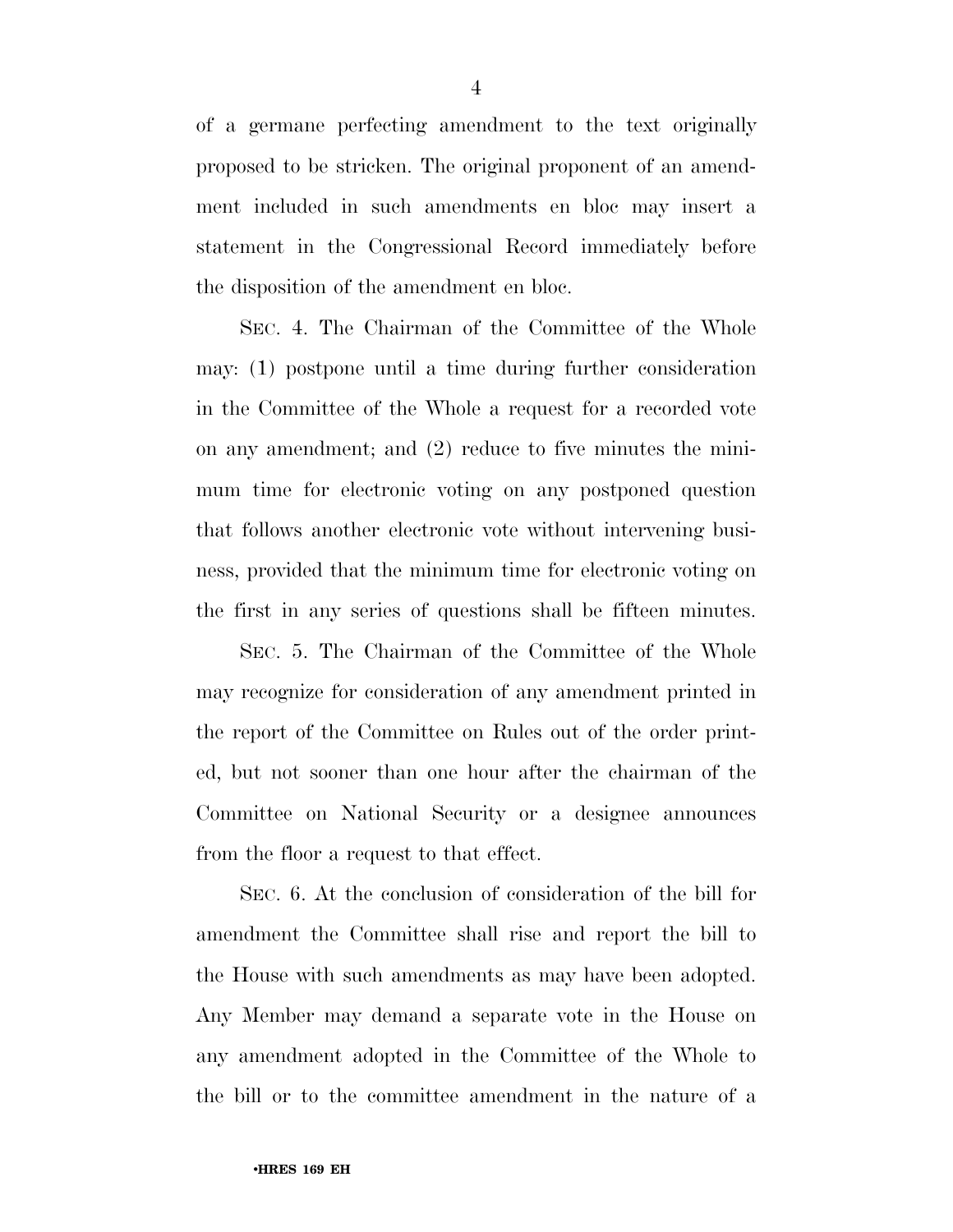substitute. The previous question shall be considered as ordered on the bill and amendments thereto to final passage without intervening motion except one motion to recommit with or without instructions.

SEC. 7. House Resolutions 161, 162, and 165 are laid on the table.

SEC. 8. (a) Notwithstanding any other provision of this resolution, the amendment numbered 7 in part 1 of House Report 105–137 may be offered in the following modified form, shall be debatable for 90 minutes equally divided and controlled by Representative Dellums of California or his designee and an opponent, and shall otherwise be considered as though printed in House Report 105–137:

At the end of title I (page 23, before line 7), insert the following new sections:

#### **SEC. 123. B–2 AIRCRAFT PROGRAM.**

(a) PROHIBITION OF ADDITIONAL AIRCRAFT.—None of the amount appropriated pursuant to the authorization of appropriations in section 103(1) may be obligated for advanced procurement of B–2 aircraft beyond the 21 deployable aircraft authorized by law before the date of the enactment of this Act.

(b) PRODUCTION LINE CURTAILMENT.—None of the amount appropriated pursuant to the authorization of appropriations in section 103(1) may be obligated for reestablish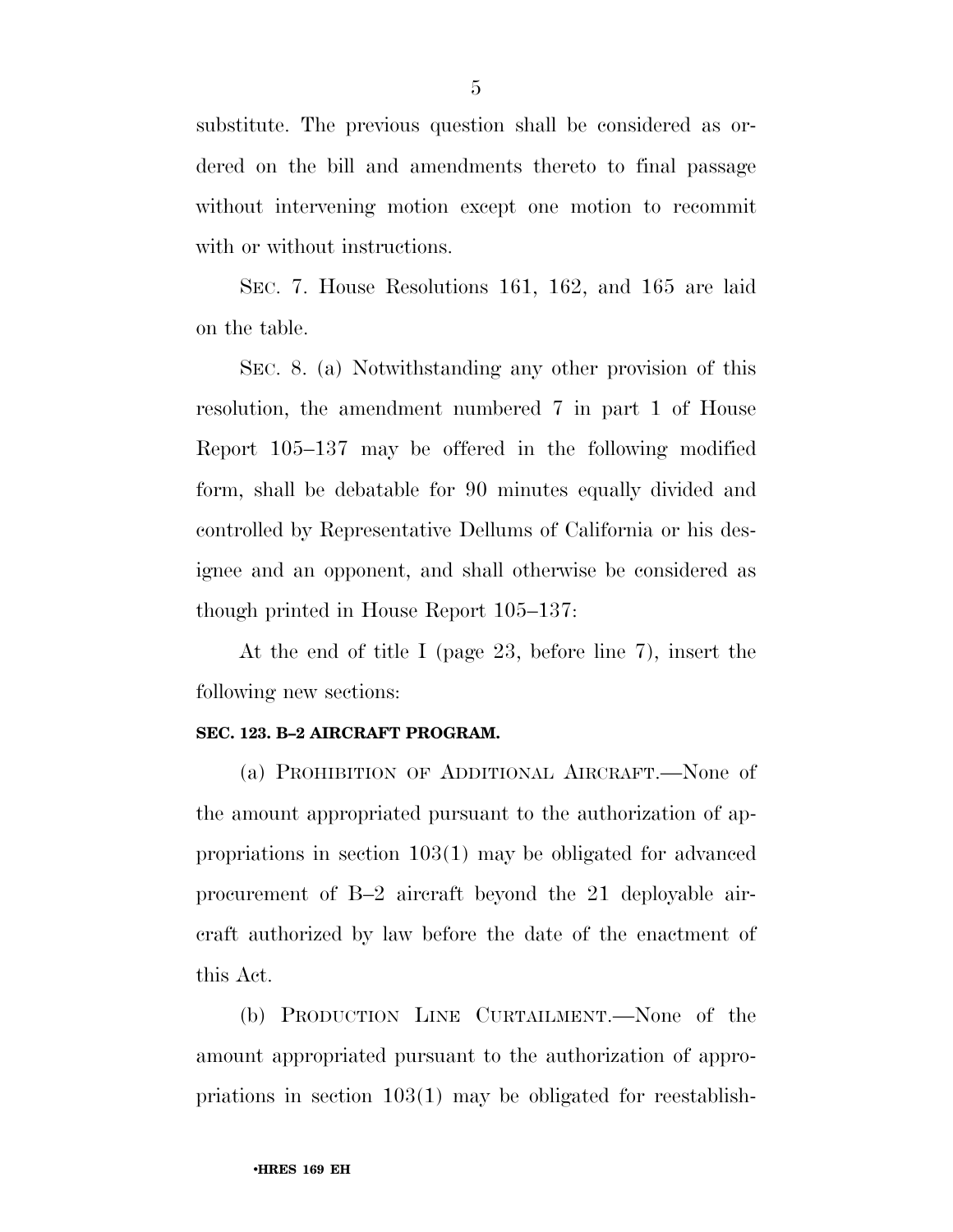ment of the production line for B–2 aircraft. The Secretary of the Air Force may use up to \$21,800,000 of funds available for the B–2 aircraft program for curtailment of the B– 2 production line.

(c) FUNDING REDUCTION.—The amount provided in section 103(1) for procurement of aircraft for the Air Force is hereby reduced by \$331,200,000.

## **SEC. 124. INCREASE IN AMOUNT FOR GUARD AND RESERVE EQUIPMENT.**

The amount provided in section 105 for procurement of equipment for the reserve components is hereby increased by \$331,200,000.

(b) Notwithstanding any other provision of this resolution, the amendment numbered 15 in part 2 of House Report 105–137 may be offered in the following modified form, shall be debatable for 20 minutes equally divided and controlled by Representative Frank of Massachusetts or his designee and an opponent, and shall otherwise be considered as though printed in House Report 105–137:

At the end of title XII (page 379, after line 19), insert the following new section:

### **SEC. 1205. LIMITATION ON PAYMENTS FOR COST OF NATO EX-PANSION.**

(a) The amount spent by the United States as its share of the total cost to North Atlantic Treaty Organization mem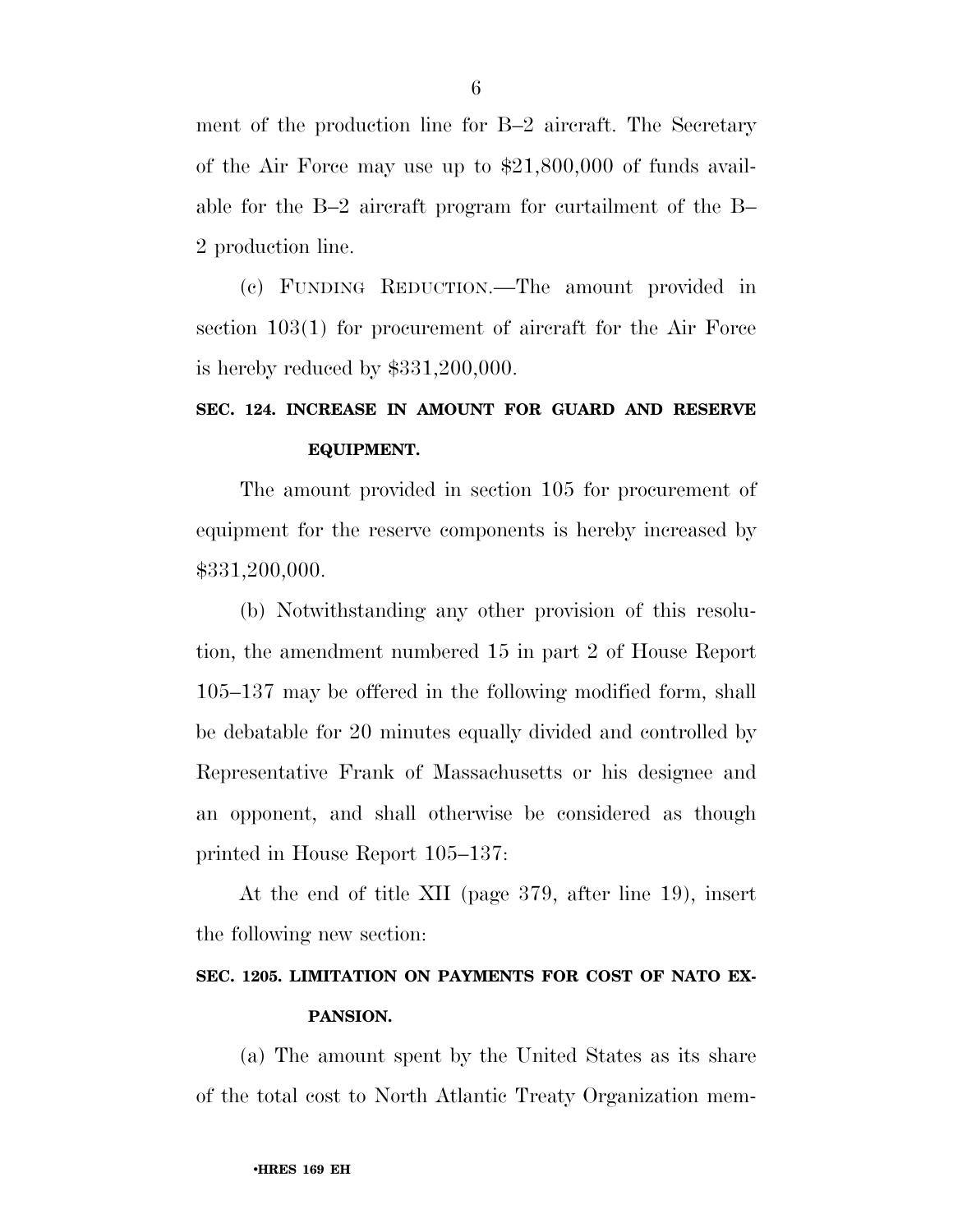ber nations of the admission of new member nations to the North American Treaty Organization may not exceed 10 percent of the cost of expansion or a total of  $$2,000,000,000$ , whichever is less, for fiscal years 1998 through 2010.

''(b) If at any time during the period specified in subsection (a), the United States' share of the total cost of expanding the North Atlantic Treaty Organization exceeds 10 percent, no further United States funds may be expended for the costs of such expansion until that percentage is reduced to below 10 percent.''.

(c) The following amendment may be offered by Representative Everett of Alabama or his designee, shall be debatable for one hour equally divided and controlled by Representative Everett or his designee and an opponent, and shall be in order as though printed as the last amendment in part 1 of House Report 105–137:

Strike out sections 332 through 335 (page 68, line 10 through page 77, line 21).

(d) The following amendment may be offered by Representative Weldon of Pennsylvania or his designee and shall be in order as though printed as the penultimate amendment in part 2 of House Report 105–137:

At the end of title XII (page 379, after line 19), insert the following new section: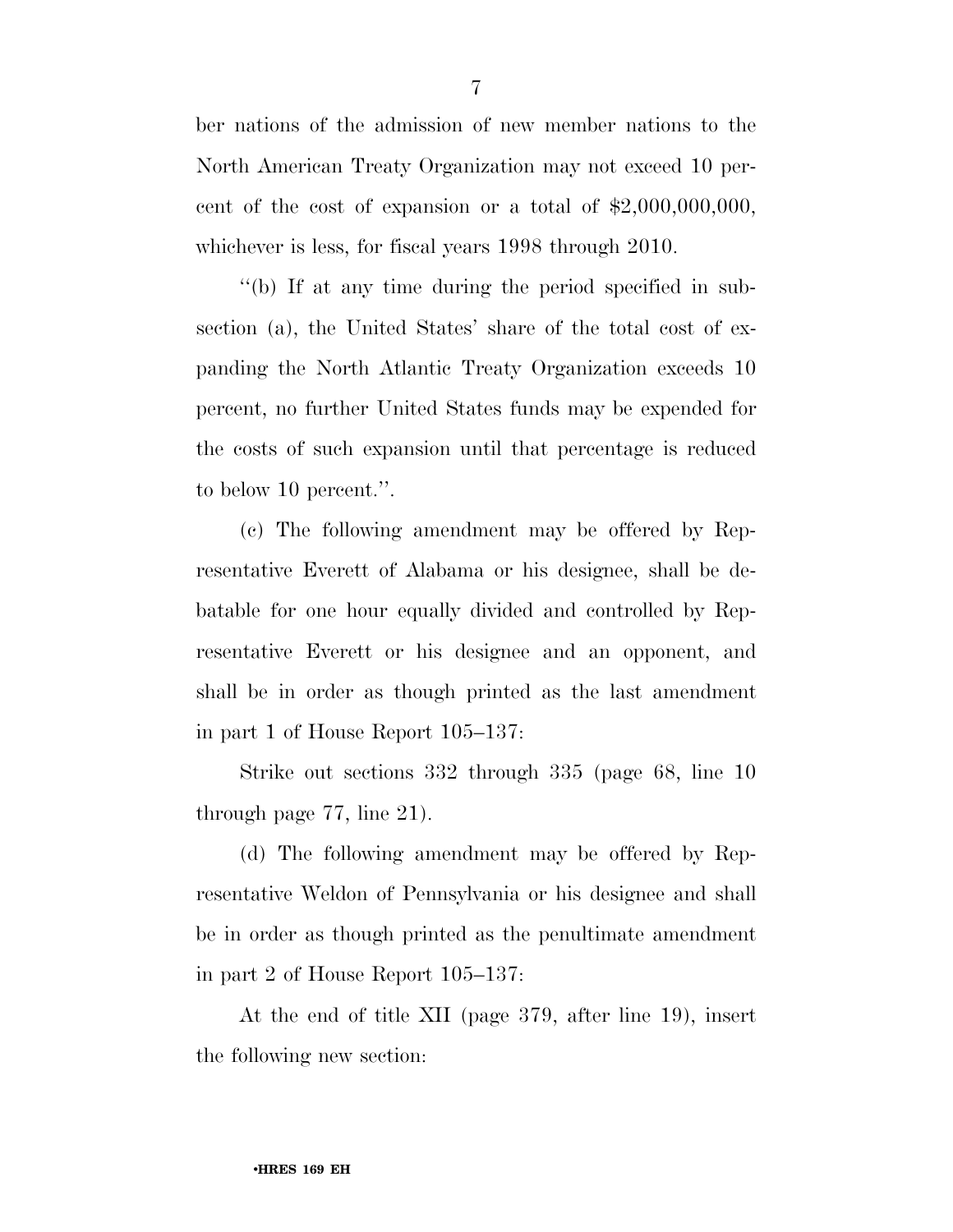# SEC. \_\_\_\_\_\_. SENSE OF CONGRESS ON NEED FOR RUSSIAN **OPENNESS ON THE YAMANTAU MOUNTAIN PROJECT.**

(a) FINDINGS.—Congress finds as follows:

(1) The United States and Russia have been working in the post-Cold War era to establish a new strategic relationship based on cooperation and openness between the two nations.

(2) This effort to establish a new strategic relationship has resulted in the conclusion or agreement in principle on a number of far-reaching agreements, including START I, II, and III, a revision in the Conventional Forces in Europe Treaty, and a series of other agreements (such as the Comprehensive Test Ban Treaty and the Chemical Weapons Convention), designed to further reduce bilateral threats and limit the proliferation of weapons of mass destruction.

(3) These far-reaching agreements were based on the understanding between the United States and Russia that there would be a good faith effort on both sides to comply with the letter and spirit of the agreements, that both sides would end their Cold War competition, and that neither side would seek to gain or maintain unilateral strategic advantage over the other.

•**HRES 169 EH** (4) Reports indicate that Russia has been pursuing construction of a massive underground facility of un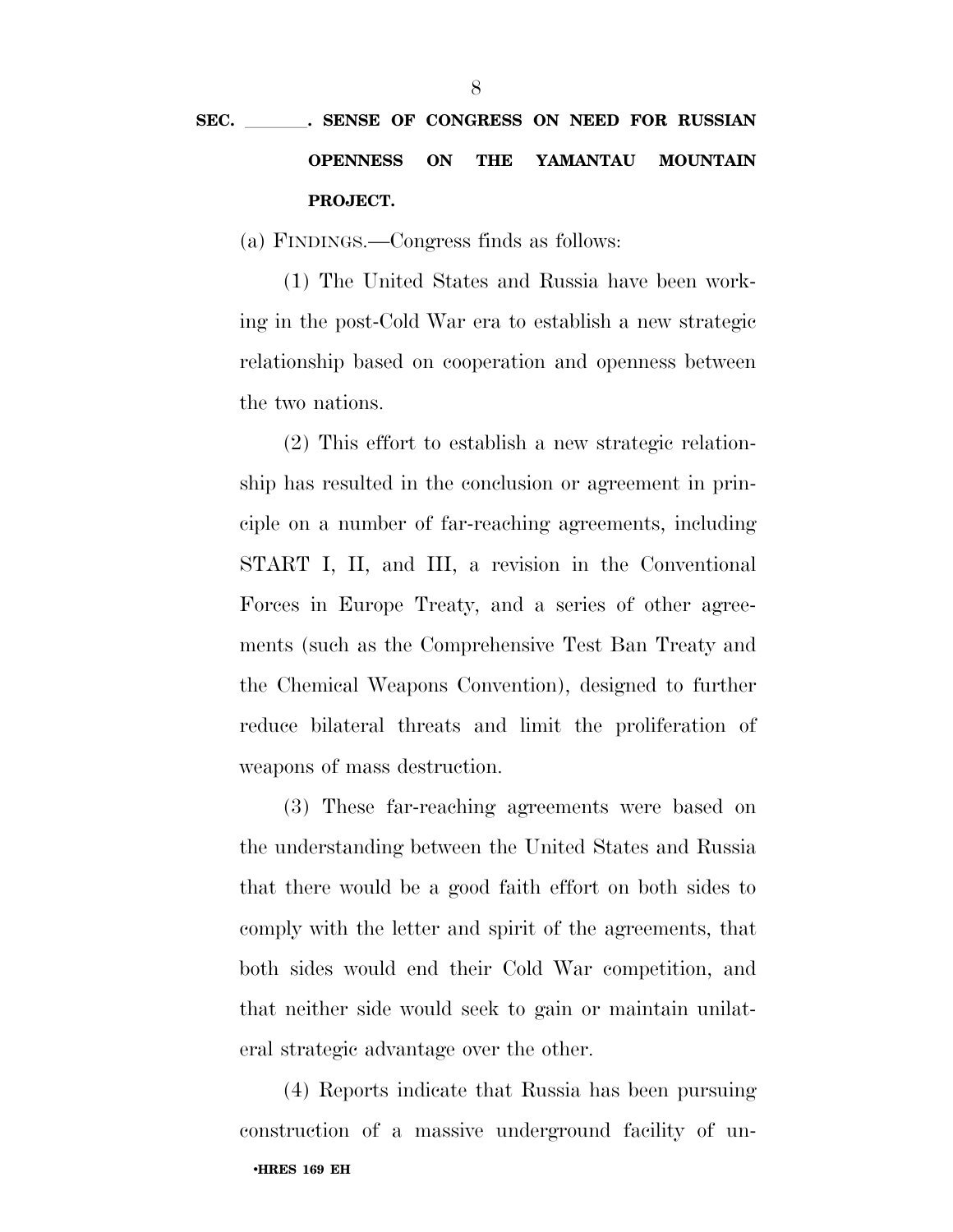known purpose at Yamantau Mountain and the city of Mezhgorye (formerly the settlements of Beloretsk-15 and Beloretsk-16) that is designed to survive a nuclear war and appears to exceed reasonable defense requirements.

(5) The Yamantau Mountain project does not appear to be consistent with the lowering of strategic threats, openness, and cooperation that is the basis of the post-Cold War strategic partnership between the United States and Russia.

(6) Russia appears to have engaged in a campaign to deliberately conceal and mislead the United States about the purpose of the Yamantau Mountain project, as shown by the following:

(A) General and Bashkortostan, People's Deputy Leonid Akimovich Tsirkunov, commandant of Beloretsk-15 and Beloretsk-16, stated in 1991 and 1992 that the purpose of the construction there was to build a mining and ore-processing complex, but later claimed that it was an underground warehouse for food and clothing.

(B) M. Z. Shakiorov, a former communist official in the region, alleged in 1992 that the Yamantau Mountain facility was to become a shelter for the Russian national leadership in case of nuclear war.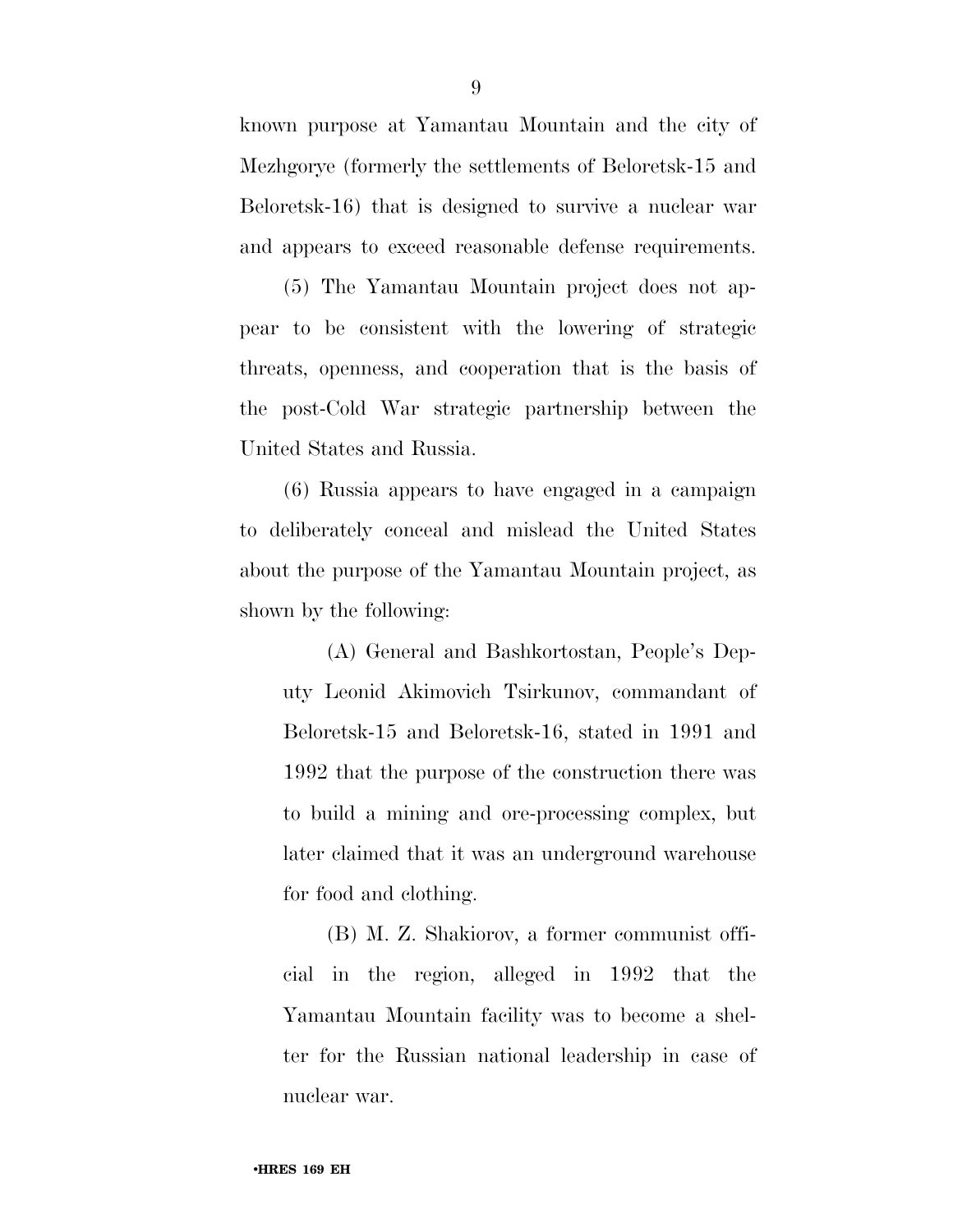(C) Sources of the Segodnya newspaper in 1996 claimed that the Yamantau Mountain project was associated with the so-called ''Dead Hand'' nuclear retaliatory command and control system for strategic missiles.

(D) Then Commander-in-Chief of the Strategic Rocket Forces General Igor Sergeyev denied that the facility was associated with nuclear forces.

(E) R. Zhukov, a Deputy in the State Assembly, in 1996 claimed that the Yamantau Mountain facility belonged to ''atomic scientists'' and posed a serious environmental hazard.

(F) Russia's 1997 federal budget lists the project as a closed territory containing installations of the Ministry of Defense, while First Deputy Defense Minister Andrey Kokoshin recently stated that the Ministry of Defense has nothing to do with the project.

(7) Continued cooperation and progress on forging a new strategic relationship between the United States and Russia requires that both nations make transparent to one another major projects underway or plans under consideration that could alter the strategic balance sought in arms control agreements or otherwise be con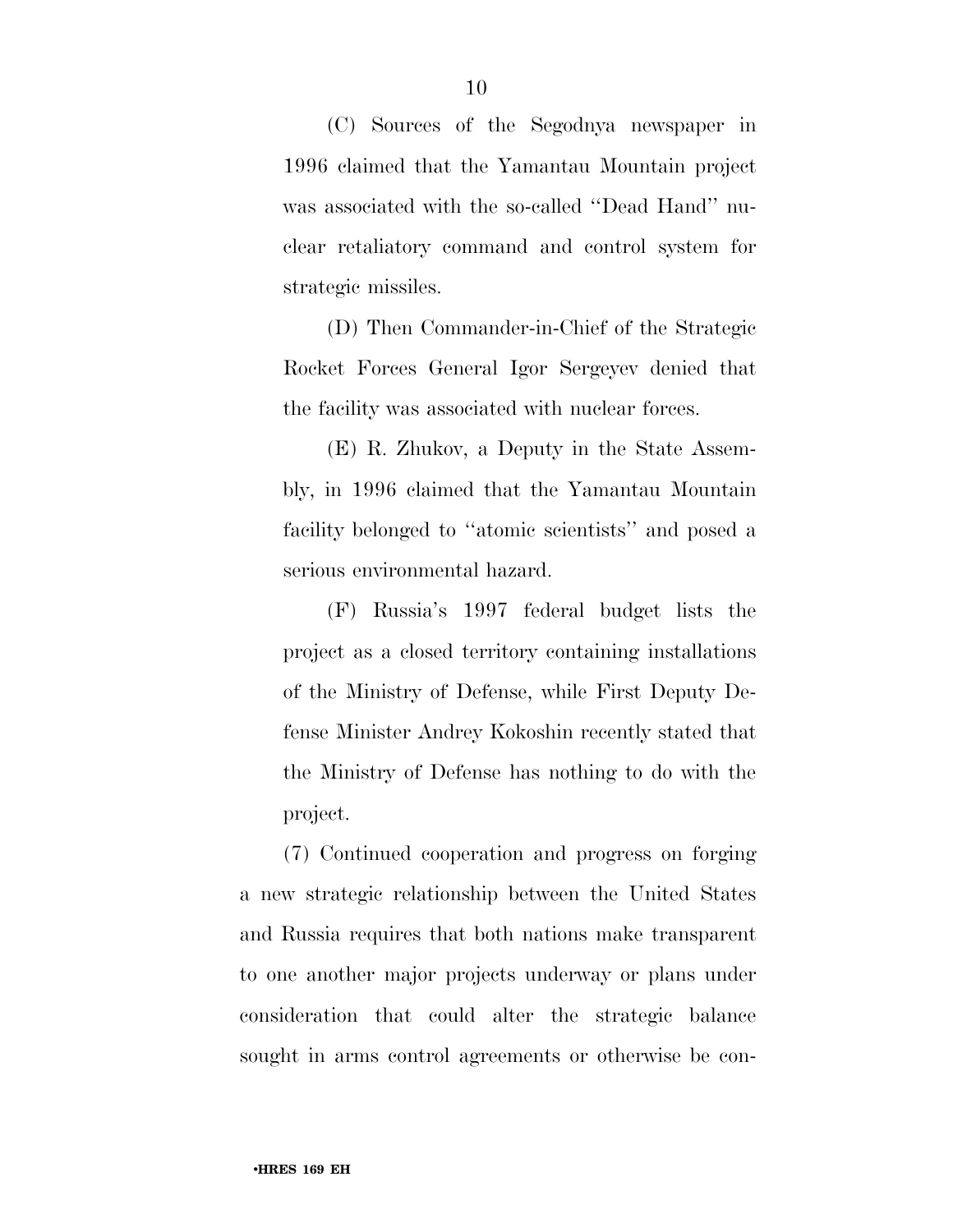strued by the other side as an important new potential threat.

(8) The United States has allowed senior Russian military and government officials to have access to key strategic facilities of the United States by providing tours of the North American Air Defense (NORAD) command at Cheyenne Mountain and the United States Strategic Command (STRACOM) headquarters in Omaha, Nebraska, among other sites, and by providing extensive briefings on the operations of those facilities. (b) SENSE OF CONGRESS.—In light of the findings in

subsection (a), it is the sense of Congress that—

(1) the Russian government should provide to the United States a written explanation on the principal and secondary purposes of the Yamantau Mountain project, specifically identifying the intended end user and explaining the heavy investment in that project;

(2) the Russian government should allow a United States delegation, including officials of the executive branch, Members of Congress, and United States experts on underground facilities, to have access to the Yamantau Mountain project to inspect the facility and all rail-served buildings in the southern and northern settlements located near Yamantau; and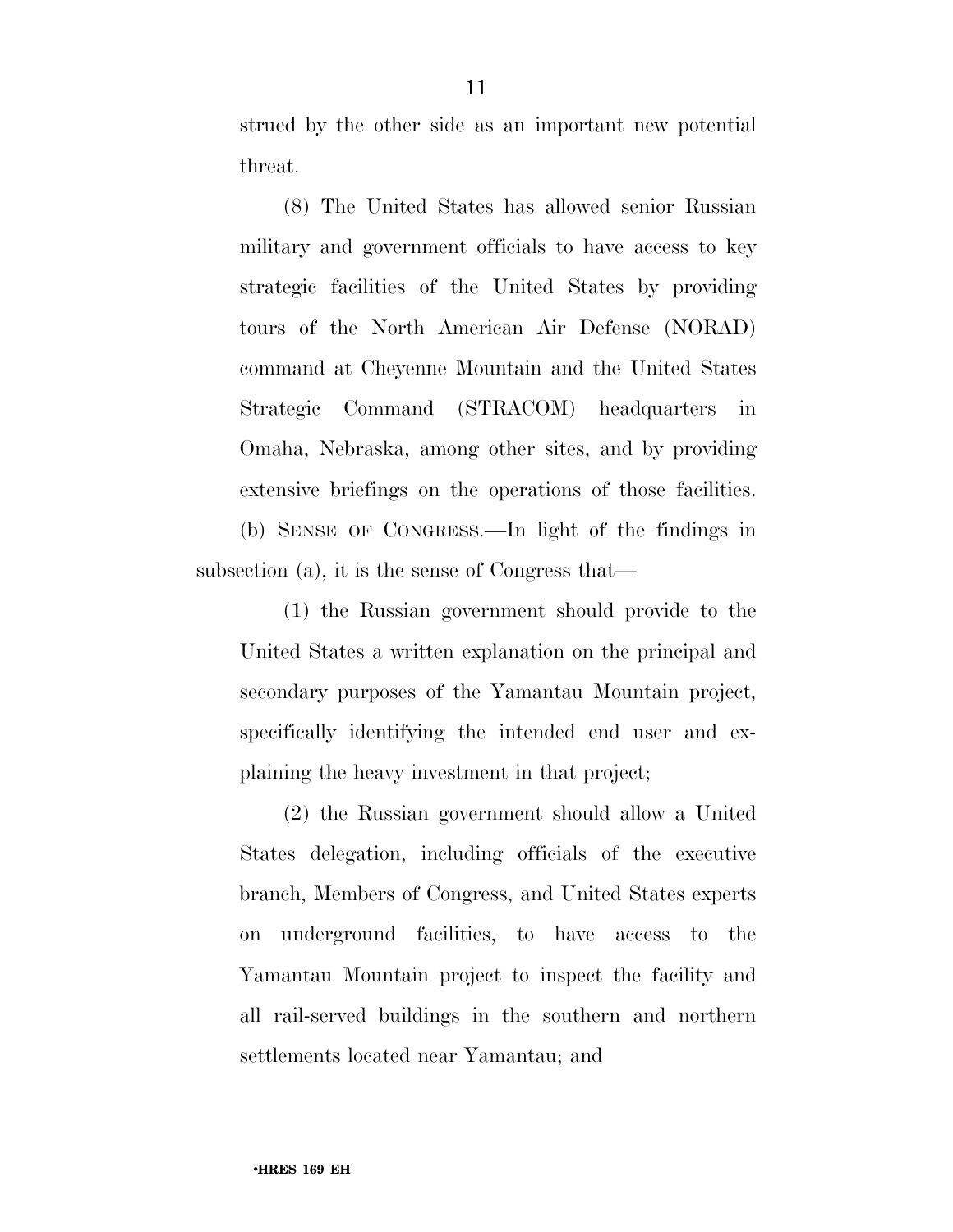(3) the Russian government should direct senior officials responsible for the Yamantau Mountain project to explain to such a United States delegation the purpose and operational concept of all completed and planned underground facilities at Yamantau Mountain in sufficient detail (including through the use of drawings and diagrams) to support a high-confidence judgment by the United States delegation that the design is consistent with the official explanations.

(e) The following amendment may be offered by Representative Traficant of Ohio or his designee and shall be in order as though printed as the last amendment in part 2 of House Report 105–137:

At the end of subtitle C of title X (page 326, after line 6), insert the following new section:

# **SEC. 1032. ASSIGNMENT OF DEPARTMENT OF DEFENSE PER-SONNEL TO ASSIST IMMIGRATION AND NATU-RALIZATION SERVICE AND CUSTOMS SERVICE.**

(a) ASSIGNMENT AUTHORITY OF SECRETARY OF DE-FENSE.—Chapter 18 of title 10, United States Code, is amended by inserting after section 374 the following new section: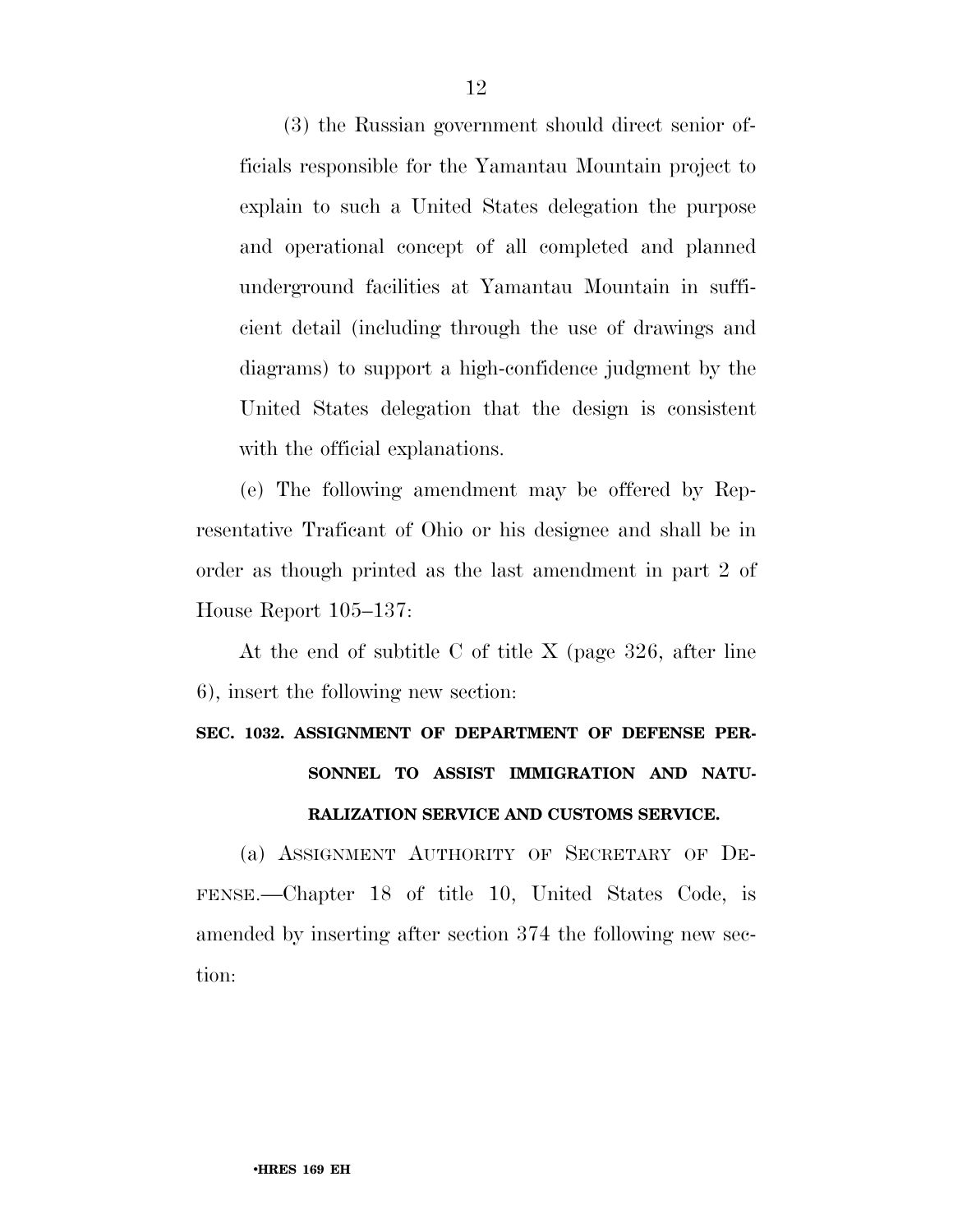## **''§ 374a. Assignment of personnel to assist border patrol and control**

''(a) ASSIGNMENT AUTHORIZED.—The Secretary of Defense may assign up to 10,000 Department of Defense personnel at any one time to assist—

''(1) the Immigration and Naturalization Service in preventing the entry of terrorists, drug traffickers, and illegal aliens into the United States; and

''(2) the United States Customs Service in the inspection of cargo, vehicles, and aircraft at points of entry into the United States.

''(b) REQUEST FOR ASSIGNMENT.—The assignment of Department of Defense personnel under subsection (a) may only occur—

''(1) at the request of the Attorney General, in the case of an assignment to the Immigration and Naturalization Service; and

 $\cdot$ (2) at the request of the Secretary of the Treasury, in the case of an assignment to the United States Customs Service.

''(c) REIMBURSEMENT REQUIREMENT.—Section 377 of this title shall apply in the case of Department of Defense personnel assigned under subsection (a).''.